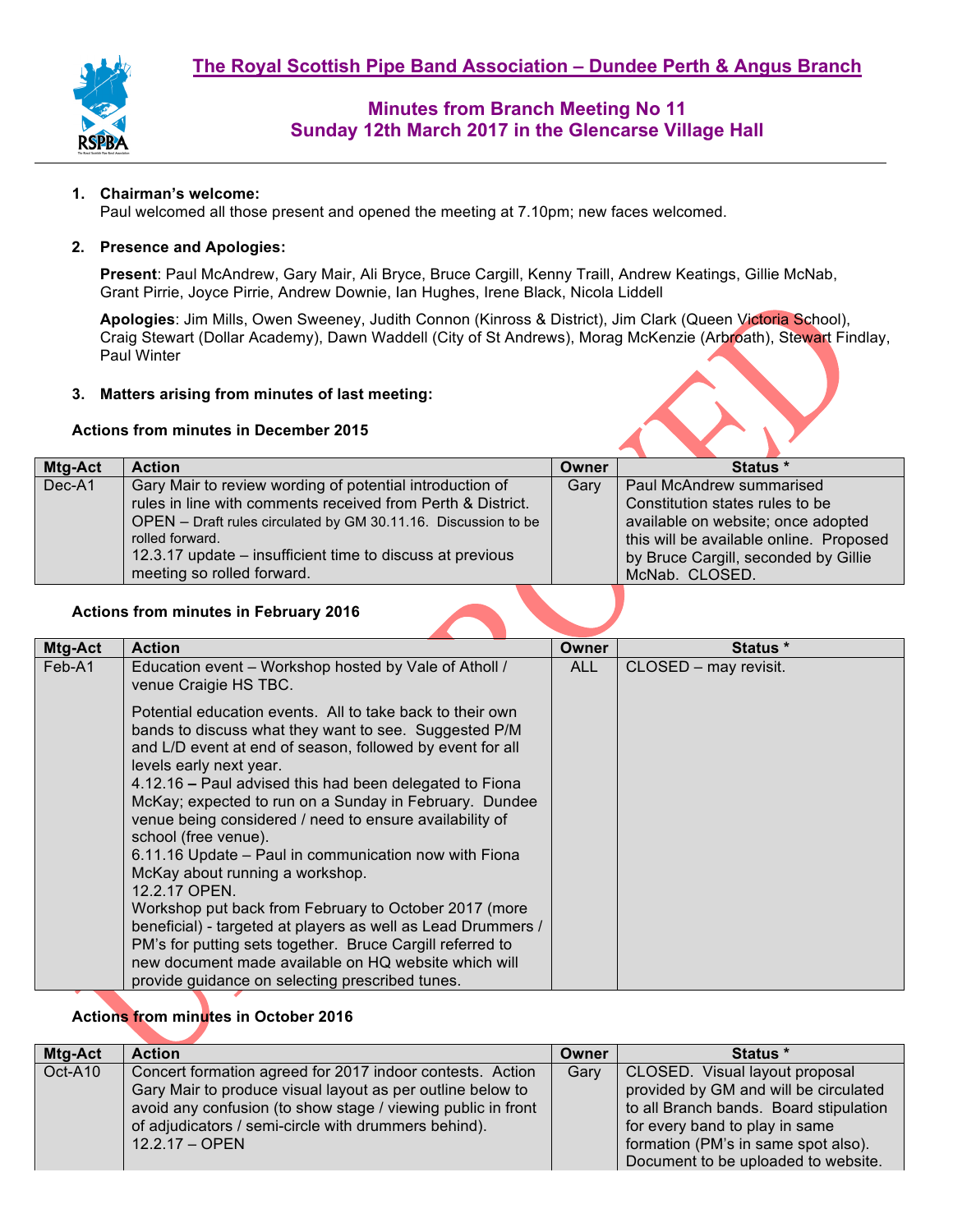

# **Actions from Interim meeting held on 6th November 2016**

| Mtg-Act | <b>Action</b>                                                                                                        | Owner        | Status *                                |
|---------|----------------------------------------------------------------------------------------------------------------------|--------------|-----------------------------------------|
| Nov-A1  | Branch levy arrears - Nicola to query with Jason if                                                                  | Nicola       | CLOSED. All in favour of proceeding;    |
|         | outstanding levy arrears could be automatically added.                                                               |              | go ahead to be given to Jason Lafferty. |
|         | Branch membership - currently if 3 years have lapsed, and                                                            |              |                                         |
|         | the band does not intend to compete at RSPBA events it is                                                            |              |                                         |
|         | their choice effectively to not pay the branch levy (the band                                                        |              |                                         |
|         | may wish to rejoin at year 4 or 5, and the branch levy for                                                           |              |                                         |
|         | that particular year will apply). If however, a band returns                                                         |              |                                         |
|         | within the 3 years of non-payment; arrears will apply and be                                                         |              |                                         |
|         | backdated accordingly. Approved by Ally Bryce, seconded<br>by Bruce Cargill. 12.2.17 - OPEN.                         |              |                                         |
|         | 12.3.17 update - Jason quoted £40/£50 one-off fee for                                                                |              |                                         |
|         | work required. Annual site maintenance bill due March                                                                |              |                                         |
|         | (£180) could be added to this.                                                                                       |              |                                         |
|         |                                                                                                                      |              |                                         |
|         | <b>Actions from minutes in December 2016</b>                                                                         |              |                                         |
|         |                                                                                                                      |              |                                         |
| Mtg-Act | <b>Action</b>                                                                                                        | <b>Owner</b> | Status *                                |
| Dec-AA1 | Development of Branch education pack. Vale of Atholl                                                                 | Gary         | <b>OPEN</b>                             |
|         | books being used in schools - Gary Mair to approach Gillie                                                           | Gillie       |                                         |
|         | McNab to gain access to these.                                                                                       |              |                                         |
|         | 12.3.17 - GM has emailed F McKay; awaiting response.                                                                 |              |                                         |
| Dec-AA3 | Perth Games (13 <sup>th</sup> August 2017) – awaiting confirmation if                                                | Gary         | <b>OPEN</b>                             |
|         | event will go ahead as a contest or with quest bands only.                                                           |              |                                         |
|         | Gary Mair to approach new Games Secretary to seek                                                                    |              |                                         |
|         | clarification; everyone keen to see this contest remain.<br>12.2.17 - Paul McAndrew noted the 2018 event due to fall |              |                                         |
|         | on the day before the Worlds.                                                                                        |              |                                         |
|         | 12.3.17 - Gary Mair has submitted online enquiry to                                                                  |              |                                         |
|         | Games website; awaiting response. Ali Bryce advised of                                                               |              |                                         |
|         | recent meeting outlining proposal to run similar event to last                                                       |              |                                         |
|         | year (without competition but with inclusion of foreign                                                              |              |                                         |
|         | bands) to take place on South Inch.                                                                                  |              |                                         |
| Dec-AA4 | Inclusion of additional column on branch contest                                                                     | Gary         | <b>OPEN</b>                             |
|         | spreadsheet to include Major results for comparison                                                                  |              |                                         |
|         | exercise. Action Gary Mair to progress spreadsheet update                                                            |              |                                         |
|         | and do a measurement for this year's results.                                                                        |              |                                         |

# **Actions from minutes in February 2017**

 $\Delta$ 

| <b>Mtg-Act</b> | <b>Action</b>                                                   | Owner | Status *      |
|----------------|-----------------------------------------------------------------|-------|---------------|
| Feb-A1         | World Solo Drumming 2016 costs - following Paul McAndrew's      | Paul  | <b>CLOSED</b> |
|                | approach to Chief Exec; Gary Mair to write letter to Finance    | Gary  |               |
|                | Convener to request financial assistance for this aspect of the |       |               |
|                | November 2016 contest.                                          |       |               |
|                | 12.3.17 - Paul McAndrew confirmed decision at Board meeting of  |       |               |
|                | £180/£190 to be reimbursed.                                     |       |               |
| Feb-A1         | 12.3.17 - Paul McAndrew to follow-up payment from Paul Brown.   |       | <b>OPEN</b>   |
| (cont'd)       |                                                                 |       |               |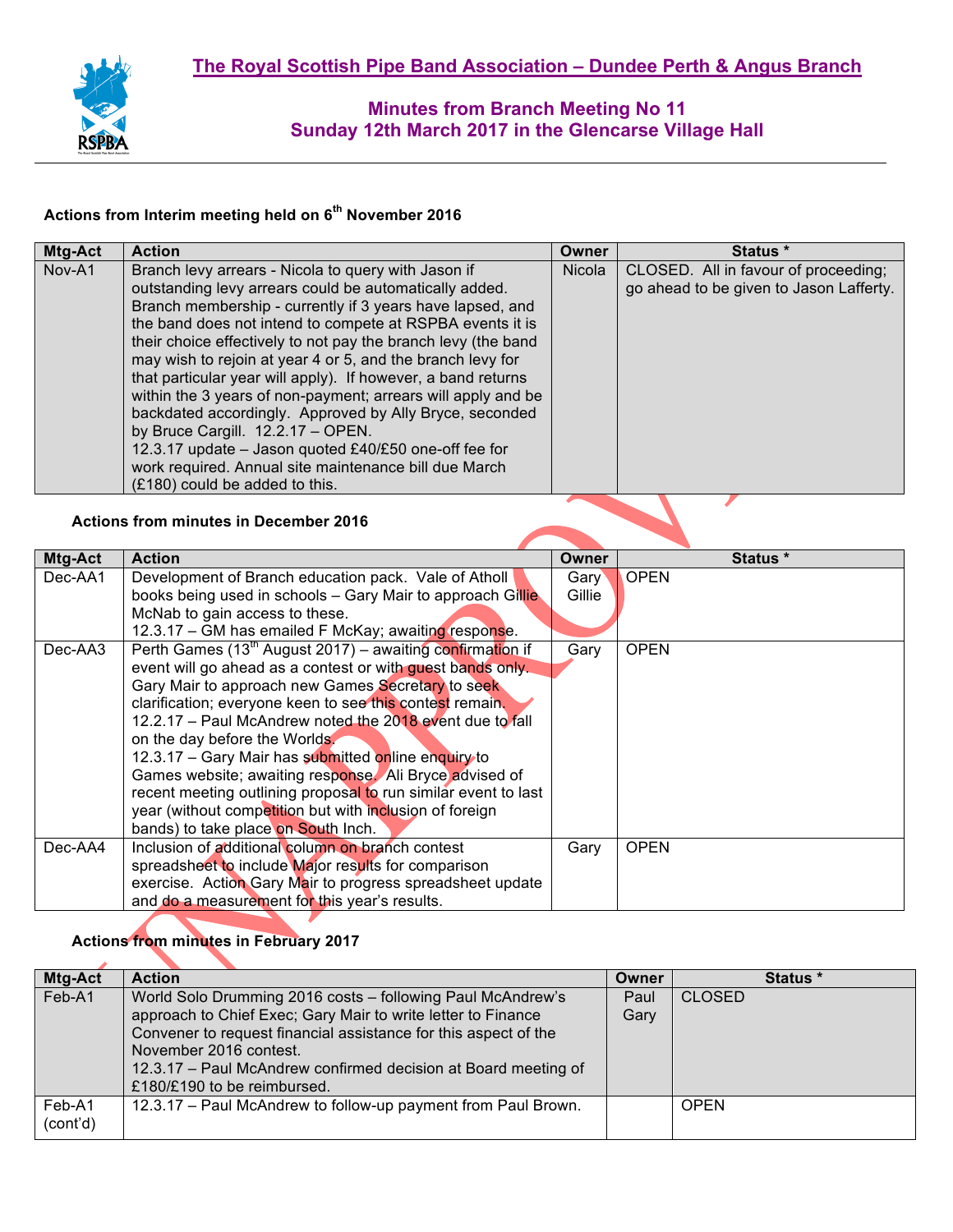

| Feb-A2             | Irene Black to advise Gary of costs incurred for solo drumming part<br>only (with intention to try and recoup flight costs etc).                                                                                                                                                                                                                                                                                                                                                                                                                                                                                                                                  | Irene          | <b>CLOSED</b> |
|--------------------|-------------------------------------------------------------------------------------------------------------------------------------------------------------------------------------------------------------------------------------------------------------------------------------------------------------------------------------------------------------------------------------------------------------------------------------------------------------------------------------------------------------------------------------------------------------------------------------------------------------------------------------------------------------------|----------------|---------------|
| Feb-A3             | Irene Black to confirm amount of cheque anticipated from Paul<br>Brown and advise Paul McAndrew accordingly.                                                                                                                                                                                                                                                                                                                                                                                                                                                                                                                                                      | Irene          | <b>CLOSED</b> |
| Feb-A4             | Gary Mair to send follow-up email to Jerry Randalls to advise<br>specific Angus bands with members in schools.<br>12.3.17 - Gary Mair confirmed links to Branch bands were<br>provided; Jerry Randalls has further requested names of children<br>attending Angus-based bands. Due to confidentiality and privacy<br>issues, it was agreed names of bands could be offered but not<br>names of individuals. Gary Mair to confirm Angus Branch bands of<br>McKenzie Caledonian, Carnoustie, Brechin, Arbroath, 6/8 Dundee<br>Boys Brigade, City of Discovery and include Coupar Angus PB, to<br>request if they have children in the band attending Angus schools. | Gary           | OPEN.         |
| Feb-A5             | Gary Mair to email Jerry Randalls to request more information on<br>format of drumming initiative as well as conversion/success rates.<br>12.3.17 - Response advised of "18 pupils attending Arbroath PB<br>after school (chanter, pad, tenor). Project started 20.10.16 with a<br>mix of P3-7. A few pupils have shown interest in joining the band<br>but don't think anyone has joined as yet". It was further noted<br>lessons are provided on a weekly basis with Joe Fleming.                                                                                                                                                                               | Gary           | <b>CLOSED</b> |
| Feb-A6             | Pitlochry levy not given - action Gary Mair to contact HQ and<br>ascertain contract details.<br>12.3.17 - Paul McAndrew advised levy was not included in the<br>contract (Branch did not receive a copy of the contract).                                                                                                                                                                                                                                                                                                                                                                                                                                         | Gary           | <b>CLOSED</b> |
| Feb-A7             | Queen Victoria School, Dunblane Pipe Band details to be loaded to<br>website.                                                                                                                                                                                                                                                                                                                                                                                                                                                                                                                                                                                     | Gary<br>Nicola | <b>CLOSED</b> |
| Feb-A8             | AGM on $11^{th}$ March 2017 – all bands encouraged to vote or vote by<br>proxy if unable to attend in person.                                                                                                                                                                                                                                                                                                                                                                                                                                                                                                                                                     | <b>ALL</b>     | <b>CLOSED</b> |
| Feb-A9             | 2017 Adjudicators - 4 requested for contests (including Dundee<br>and Crieff) however only 2 allocated. Gary Mair to write letter to<br>RSPBA and include copy of original request.<br>It was highlighted that 14 new adjudicators are coming through for<br>this season. Discussion on rule adopted last year for solos<br>whereby adjudicators with connections to competitors are not<br>permitted to judge; query raised on why not in place for Majors.                                                                                                                                                                                                      | Gary           | <b>CLOSED</b> |
| Feb-A9<br>(cont'd) | 12.3.17 - Gary Mair has emailed HQ; still to add 2 extra<br>adjudicators for Crieff and Dundee. GM to follow-up in due course.                                                                                                                                                                                                                                                                                                                                                                                                                                                                                                                                    |                | <b>OPEN</b>   |
| Feb-A10            | RSPBA prescribed MAP tunes - reminder new suggestions are<br>welcomed and will be considered by the Music Board for inclusion<br>on the playlist. It was noted prescribed tunes are a guideline and<br>can be customised. Bands can ask to be regraded at any time and<br>don't have to win a Major before doing so.                                                                                                                                                                                                                                                                                                                                              | All            | <b>CLOSED</b> |
| Feb-A11            | Communication to members – info to be distributed to members to<br>include: reminder of change in personnel details to be flagged to<br>HQ, update on list of contests, reminder of fees due, request to<br>submit gallery images for web pages. Issued on 13.2.17.                                                                                                                                                                                                                                                                                                                                                                                               | Gary           | <b>CLOSED</b> |
| Feb-A12            | Gary Mair to write to Pat Whelan re. SQA workshops running in<br>DPA branch and establish required format. 12.3 - see education.                                                                                                                                                                                                                                                                                                                                                                                                                                                                                                                                  | Gary           | <b>CLOSED</b> |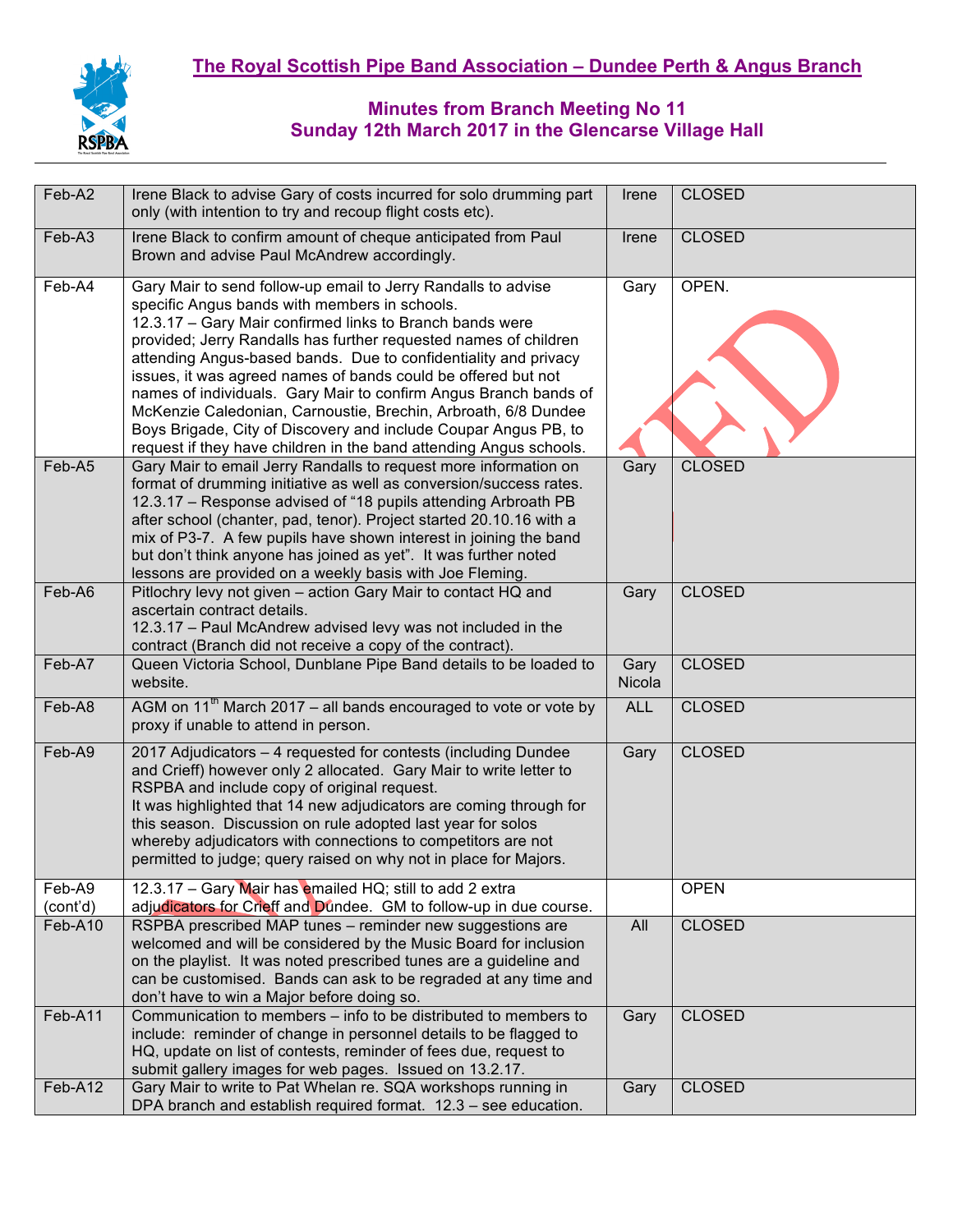

| Feb-A13 | Gary Mair to approach Peter Hazzard (phazzard56@gmail.com) to<br>request possibility of reviewing images photographed during last<br>season and uplift relevant Branch shots.<br>12.3.17 - Gary Mair emailed and has spoken with Peter Hazzard;<br>confirmation received this can be done. Images are split by Majors<br>on website and appear to be numbered - Branch representative<br>can select images required / P Hazzard can liaise with Jason<br>Lafferty. 2-3 hours work for a volunteer to review images.                                                                                                                                          | Gary | <b>OPEN</b> |
|---------|--------------------------------------------------------------------------------------------------------------------------------------------------------------------------------------------------------------------------------------------------------------------------------------------------------------------------------------------------------------------------------------------------------------------------------------------------------------------------------------------------------------------------------------------------------------------------------------------------------------------------------------------------------------|------|-------------|
| Feb-A14 | Strathmore Quartets - Gary Mair to follow up with Charlie Murray<br>regarding trophies and agree format.<br>12.3.17 – Charlie Murray has requested if Branch are prepared to<br>assist in provision of trophy/trophies for Quartet competition.<br>Confirmation that trophies are available and decision to source 1 <sup>st</sup><br>and 2 <sup>nd</sup> place awards; action Gary Mair.<br>Paul McAndrew confirmed crit sheets are not required nor<br>breakdown of results – ask adjudicators for placings only. Action<br>Gary Mair to issue additional rules. Agreement for Quartet<br>competition to take place in same area as main band competition. | Gary | <b>OPEN</b> |

## **Further matters arising:**

It was reported the Miniband trophy (for Dundee) is warped and causing issue for engraving; significant risk of breaking if attempt is made to straighten. Action Gary Mair to obtain trophy from Andrew Downie with a view to sourcing unused shield and have prizewinner names transposed on reverse side / or attempt to straighten.

## **4. Approval of previous minutes**

CORRECTION – Item Dec-AA3 ref. Perth Games event "due to fall on the day before the Worlds". This should read due to fall the week before the Worlds" and not day. Note: Worlds event takes place  $17<sup>th</sup> + 18<sup>th</sup>$  August 2018. Perth Games are typically  $2^{nd}$  Sunday in August which would make this Saturday 11<sup>th</sup> August, the week before. **Approved**: Bruce Cargill, **Seconded**: Kenny Traill

#### **5. Correspondence:**

- Email received from Pat Whelan, Education Officer (RSPBA HQ) regarding sponsorship at this year's Summer School (31<sup>st</sup> July to 4<sup>th</sup> August). Gary Mair confirms 3 Branch candidates are; Piping – Fraser Robson (MacKenzie Caledonian Novice Juvenile) / Snare – Tommi McAndrew (MacKenzie Caledonian Novice Juvenile) / Tenor – Mathew Hunter (6<sup>th</sup>/8<sup>th</sup> Dundee Boys Brigade). Entry states candidates should be >10 years; should there be a particularly young winner it was recommended this should be checked out with HQ.
- Annual maintenance invoice received on 24.2.17 from Jason Lafferty, Scotia Web Design. Irene Black has confirmed payment of £200 has been settled.
- Dundee Contest (14th May 2017) Gary Mair confirmed a meeting had taken place with Sarah Craig, Dundee City Council. GM has emailed the High School of Dundee to request use of grounds for setting off and parking; awaiting response. GM confirms an email has been sent to an electrical company for providing power in City Square; awaiting response. Discussion took place on sourcing tents (with a view to using weights from Council to secure down); Gary Mair to discuss with Alec Dalziel at meeting on 1.4.17. Nicola Liddell to approach Alistair Duthie for potential TA contacts to source larger tents. Paul McAndrew highlighted fencing would be required (not benches) – Ali Bryce to provide contact details of Glenfarg fencing company with a view to sponsorship agreement or nominal fee (Gary Mair who has dimensions of City Square). It was proposed at least 3 stewards are required. Sponsorship - Paul McAndrew advised DD1 business group would be approached (Gary Mair to approach Café also). Farmers market stall holders expected at no fee (normally £250). Underground parking for officials not available; parking expected on grounds of Dundee HS. Action GM to approach Common Good fund to ascertain status (an estimated £2,000 was anticipated to be allocated).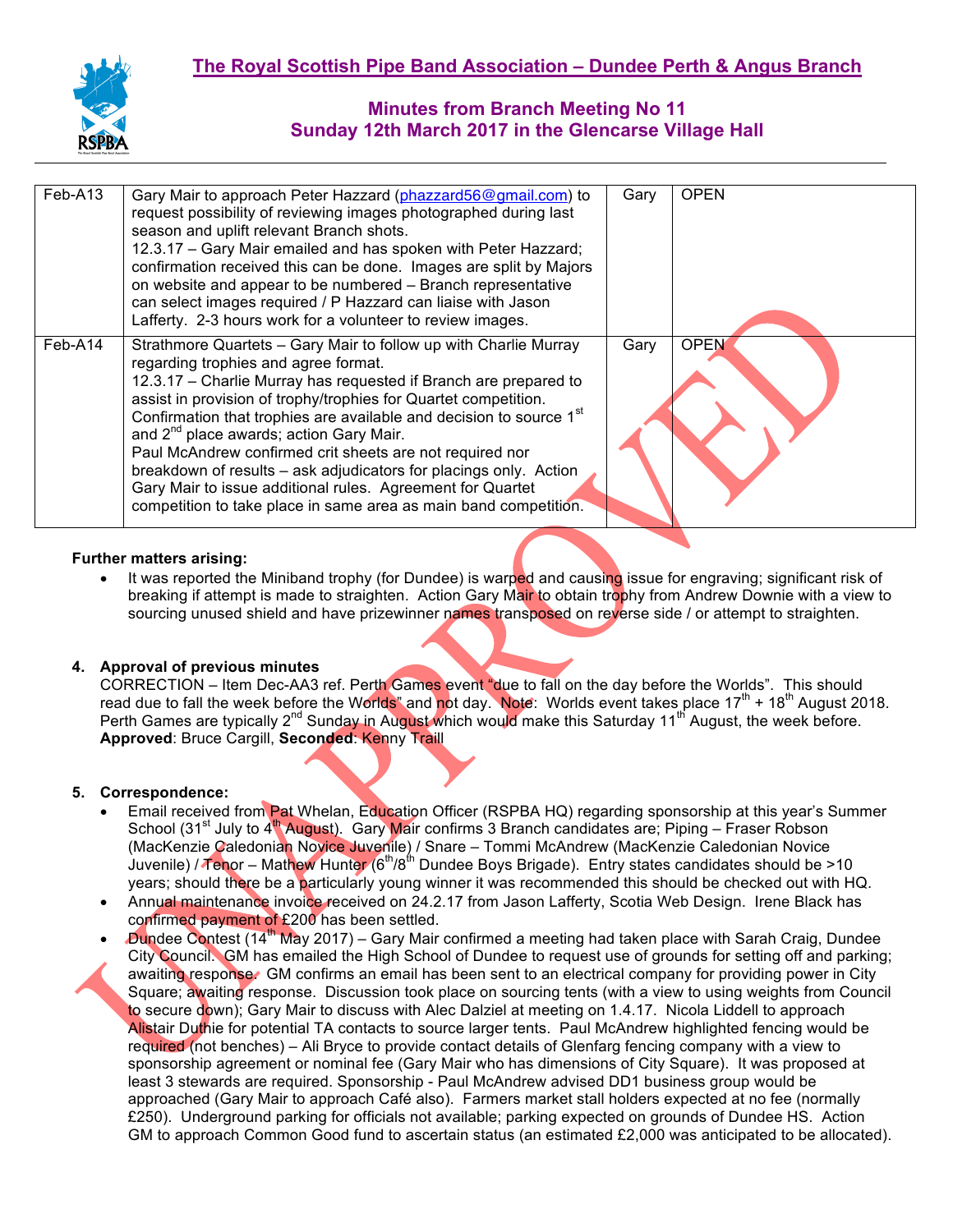

#### **6. Treasurer's Report:**

- Irene presented the accounts, contained in a separate (confidential) document
- It was noted that some Bands have outstanding fees for this year's subs.
- Agreement for no charge on Trio entries; Irene Black to manually refund Carnoustie.
- **7. Music Board Report:** Bruce reported as follows
	- No music board meeting since last Branch meeting.
	- New 42 day rule from high to low transfers passed at the RSPBA AGM held on 11.3.17.
	- AGM notification also that highest grade played in over last 5 years will be introduced on form (which may alter grading however offers RSPBA full control). New form introduced and home Association will be required to sign off; new adjudicators to sign off also.
	- Reiteration of any new music which fits in can be submitted now for review within next 6-8 weeks for 2018.
- **8. Director's Report:** Paul reported as follows
	- Other key rule changes were summarised;
		- Education Management Group formalised there will now be 2 with facility to get on/off Group.
		- Dual registration (rule change based around schools and issues playing with "same organisation"), Paul McAndrew noted players can't play same band on same day so covered off technically. Registration for members is with your highest grade band; need to be aware of rule when bands playing up in minor contests (disallowed for novice playing up to juvenile).
		- Consultative extension passed through strongly at AGM; pilot for 1 year (extending thereafter). Further discussion ensued regarding what training/guidance is provided to adjudicators.
	- Paul McAndrew highlighted the facility exists for bands to invite assistance/guidance from adjudicators during lead-up to competing season; Jennifer Hutchin (Bridge of Earn), Paul Turner (Burrelton), Jim Semple (Kirriemuir). November period recommended when there is time to act on advice given. Action Paul McAndrew to provide contact details for judges (split by discipline for drumming / piping / ensemble).

Bruce Cargill noted a document is available on HQ website offering guidance to MAP tunes (the document outlines what different tunes do, looking at what note tunes end/begin on). Consideration to be given on circulating to Branch to assist in tune selection for next season.

AGM – 41 votes available; 12 of them were Branch bands which carried a lot of the weight. Paul McAndrew noted Directors were assigned to new allocations / education specific FAO P McAndrew.

#### **9. Education**

• Paul McAndrew summarised Outreach programme / SQA qualifications discussed at length during previous education meeting; decision to run full education events for 2017 and outline of programme reiterated. Available for all ages and all abilities. Tenor / Base receive PDQB qualification rather than SQF. Firm commitment this course will go ahead regardless of numbers -

Event 1 / Day 1 – PM's, Leading Drummers + tutors; Dundee/Forfar location combined with Northern Branch Event 2 (Saturday/Sunday) – Bring yourself and pupils along; teams will assess levels (venue Lochgelly TBC) Event 3 (4 weeks later) – prelim format (possible crossover venue at Dundee solo competition) Event  $4$  – final day exams

It was noted RSPBA would cover all costs with exception of venue and final exam cost (estimated at £20pp). Criteria available on PDQB website and full information on dates and locations available within next month. Action Paul McAndrew and Gary Mair to finalise.

#### **10. Media Report:**

• **Branch Website:** Nicola Liddell reported as follows -

Jason Lafferty, Scotia Web Design - Future billing noted as September 2017, £70 (12 month SSL renewal) and February 2018 £385 total (24 months domain, 24 months hosting, 12 months maintenance).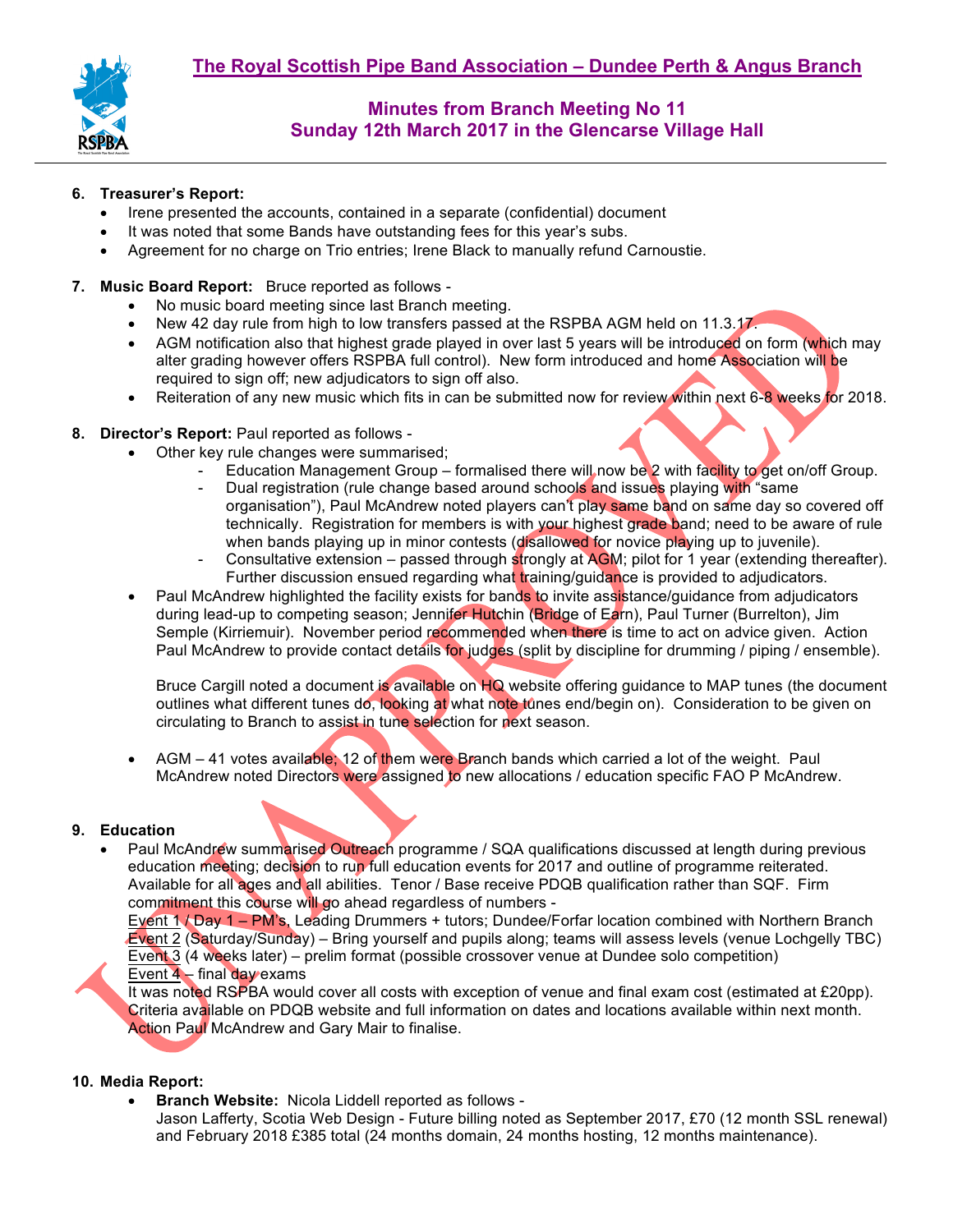

- **RSPBA Magazine:** no update
- **Branch Facebook page**: In Stewart Findlay's absence, an email update was submitted as follows Branch Facebook page currently has 897 followers and is being used to share band photos, local events and band news. If anyone has anything they would like shared, please email Stewart /share via Facebook.

#### **11. AOCB:**

- Paul McAndrew noted serious fire at HQ building.
- Band Secretaries will have facility to check registrations online at the end of this year.
- Gary Mair raised query on 2 versions of logo; Paul McAndrew confirmed both valid (corporate / association).
- Amendment made to visual layout for competition formation; GM to update order (from left to right) of side drummer – tenor – base.
- Irene Black confirmed adjudictors for Minibands (April) as: Tam Brown (piping) / Paul Turner (ensemble) / Lee Innes (Drumming) / Peter Snaddon (Trio).
- Gillie McNab flagged competition entry fee to be changed to show no charge for children. N Liddell to amend.
- Pitlochry MOD (June 2017); entries to be submitted by 31.3.17. Gillie McNab to forward details.
- Strathmore competition; Gary Mair confirmed meeting this week and entry forms to follow thereafter.
- Paul McAndrew highlighted that only a few bands had registered for competitions.

#### **12. New Action Items**

| Mtg-Act                      | <b>Action</b>                                                            | <b>Owner</b> | Status *    |
|------------------------------|--------------------------------------------------------------------------|--------------|-------------|
| Mar-A1                       | Dundee Miniband trophy - Gary Mair to obtain from Andrew                 | <b>GM</b>    | <b>OPEN</b> |
|                              | Downie with a view to sourcing unused shield and have prizewinner        |              |             |
|                              | names transposed on reverse side / or attempt to straighten.             |              |             |
| Mar-A2                       | Dundee Contest ( $14^{\text{th}}$ May 2017) summary of actions -         | <b>GM</b>    | <b>OPEN</b> |
|                              | High School of Dundee approached re. parking; awaiting response          |              |             |
| Mar-A3                       | Email approach made to electrical company; awaiting response.            | <b>GM</b>    | <b>OPEN</b> |
| Mar-A4                       | Sourcing of weights (for tents) from Council; approach to be made.       | <b>PMcA</b>  | <b>OPEN</b> |
| Mar-A5                       | Source of a TA contact from Alistair Duthie (Perth & District PB).       | <b>NL</b>    | <b>OPEN</b> |
| Mar-A6                       | Glenfarg fencing company to be approached re. sponsorship. Ali           | <b>GM</b>    | <b>OPEN</b> |
|                              | Bryce to provide contact information.                                    |              |             |
| Mar-A7                       | Stewarding to be arranged.                                               | <b>GM</b>    | <b>OPEN</b> |
| Mar-A8                       | DD1 sponsorship update and Café to be approached.                        | <b>PMcA</b>  | <b>OPEN</b> |
|                              |                                                                          | <b>GM</b>    |             |
| Mar-A9                       | Gary Mair to approach Common Good Fund and ascertain status.             | GM           | <b>OPEN</b> |
| Mar-A10                      | Irene Black to manually refund Carnoustie Trio overpayment.              | IB           | <b>OPEN</b> |
| Mar-A11                      | Provide contact details for judges specific to discipline.               | <b>PMcA</b>  | <b>OPEN</b> |
| Mar-A12                      | Consideration to circulate MAP guidance document to Branch.              | GM           | <b>OPEN</b> |
| Mar-A <sub>13</sub>          | Paul McAndrew and Gary Mair to finalise SQA qualifications               | <b>PMcA</b>  | <b>OPEN</b> |
|                              | programme.                                                               | <b>GM</b>    |             |
| $\overline{\text{Mar-A}}$ 14 | Gary Mair to update competition formation visual layout.                 | <b>GM</b>    | <b>OPEN</b> |
| Mar-A15                      | Nicola Liddell to alter competition entry fee for children to go free as | <b>NL</b>    | <b>OPEN</b> |
|                              | per Gillie McNab instruction.                                            |              |             |
| Mar-A16                      | Pitlochry MOD (June 2017); Gillie McNab to forward details.              | <b>GMcN</b>  | <b>OPEN</b> |
| Mar-A17                      | Strathmore competition - Gary Mair to forward entry forms for web.       | <b>GM</b>    | <b>OPEN</b> |

\* **Status** should be "New", "Open", "Closed" or "Cancelled"